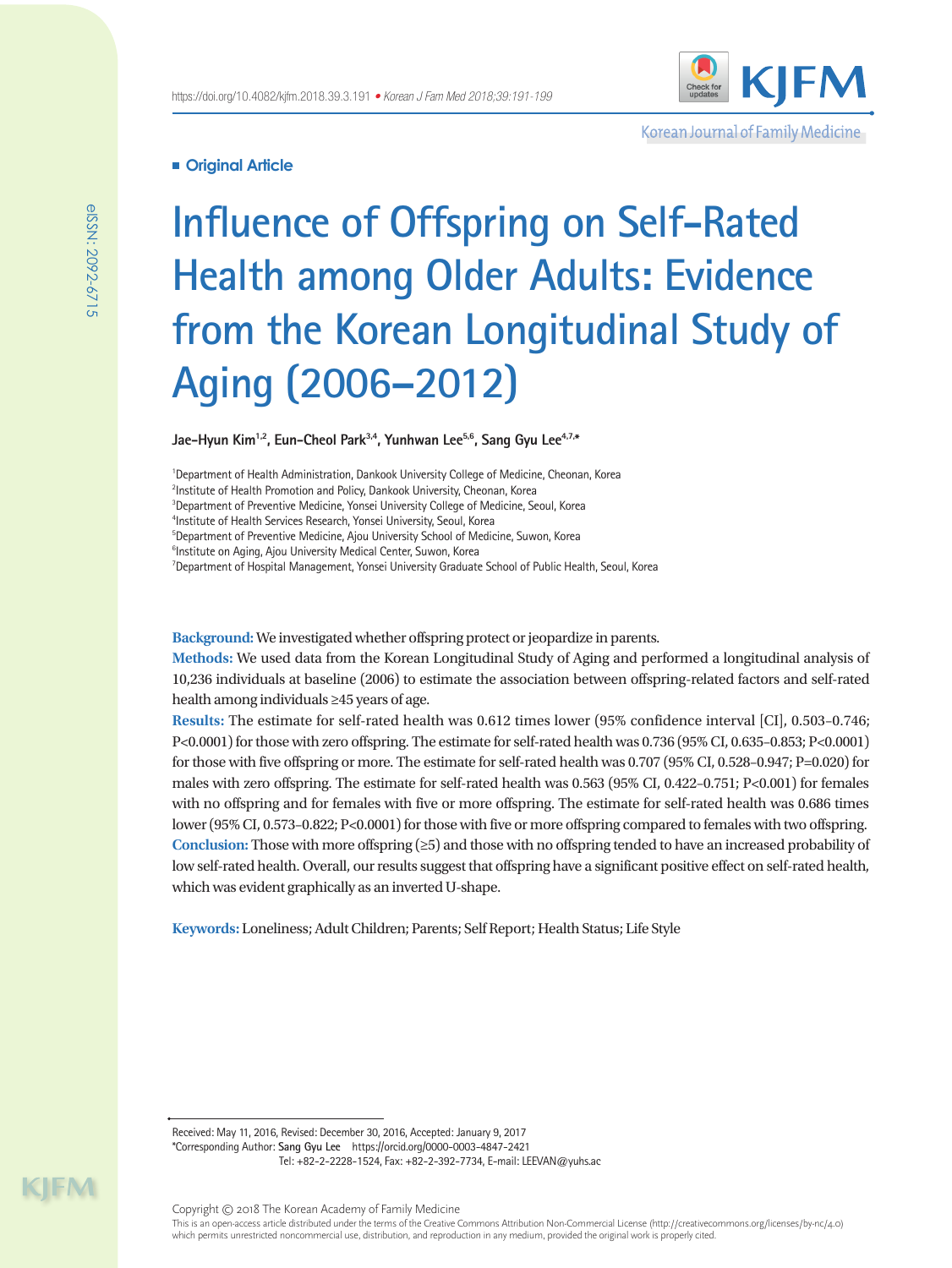# **INTRODUCTION**

Self-rated health (SRH) is a health measure used to rate participants' general health by asking them a simple question. This question has frequently been employed as a health indicator in sociological health research since the  $1950s<sup>1</sup>$  and has been proposed as a general health assessment screening tool.<sup>2)</sup>

According to several previous studies, SRH is considered a good indicator of future health and health care utilization.<sup>3,4)</sup> Moreover, poor SRH has been shown to predict health outcomes such as mortality or objective health status.2) SRH does not focus on a specific dimension of health, but rather provides a succinct means of summarizing the diverse components of an individual's health.<sup>5)</sup>

SRH is an inclusive measure of health that yields information inaccessible by targeted health measurements and has increased its popularity in population-based and clinical studies.<sup>2)</sup> Negative health ratings seem to represent pathogenetic biological processes that compromise health status and may herald future health adversity.2)

Socioeconomic status may be an important determinant of health perception; higher perceived socioeconomic status is protective against a poor health perception and psychosomatic symptoms. This is in comparison to "objective" socioeconomic indicators, such as parental education or employment status.<sup>6-8)</sup> Among health behaviors, dietary habits, exercise, smoking, and alcohol use are related to  $SRH.9,10)$ 

Arguments have been proposed both for and against a positive effect of offspring on health outcome.11) Offspring provide social support and care within the family and social network. In addition, a greater number of offspring may prevent loneliness and provide parents with feelings of a meaningful life, which might positively affect mental health.12) In contrast, because the role of parents is physically and mentally demanding, offspring can also be a source of strain when they are young. Therefore, parents can be particularly vulnerable to health problems such as mental disease.<sup>13)</sup> As such, we determined whether offspring protect or jeopardize their parents' SRH.

## **METHODS**

#### **1. Sample**

We used data from the 2006 Korean Longitudinal Study of Aging (KLoSA), which was performed by the Korean Labor Institute and funded by the Korean Ministry of Labor. The population of KLoSA participants included adults ≥45 years of age and resident in 15 large administrative areas. Although surveys of the elderly in other countries have studied adults ≥50 years of age, KLoSA extended its population group to include those aged 45–49 years to account for career changes during middle age. This has been an important social issue since the financial crisis in the late 1990s, which caused many people in the 45– 49-year age group to become unemployed.

The present study used a sample from the first through fourth waves of data from the KLoSA, which was conducted by the Korean Labor Institute to collect basic data needed to devise and implement effective social and economic policies that address emerging trends related to population aging. KLoSA results are available on a national public database (website: http://survey.keis.or.kr) and the study was repeated every even-numbered year until 2012.

This study did not require an ethical review since the KLoSA dataset was publicly opened and information that could be used for individual identification was removed.

In the first baseline survey conducted in 2006, 10,254 individuals in 6,171 households (1.7 per household) were interviewed using a computer-assisted personal interviewing method. The second survey in 2008 followed up with 8,688 subjects, representing 86.6% of the original population. The third survey in 2010 followed up with 7,920 subjects who represented 80.3% of the original panel. The fourth survey in 2012 followed up with 7,486 subjects who represented 76.2% of the original panel.

Of these participants, we excluded 18, 9, 6, and 7 subjects in 2006, 2008, 2010, and 2012, respectively, due to a lack of information. Thus, a total of 10,236 subjects was selected for this analysis from the baseline survey conducted in 2006 (Figure 1).

## **2. Study Variables**

#### *1) Dependent variable*

Self-reported data regarding SRH were extracted from the response to the question "how have you usually perceived your health status in the last year?" Responses to the question were categorized as either "good" or "bad" responses of "very good," "good," and "normal" indicated "good," and responses of "poor" and "very poor" indicated "bad."

#### *2) Independent variables: offspring-related variables*

We used the number of offspring and the composition of the offspring (gender, number of grandchildren, proportion of cohabitation) as in-



Figure 1. Adjusted effect of number of offspring on self-rated health according to gender. KLoSA, Korean Longitudinal Study of Aging.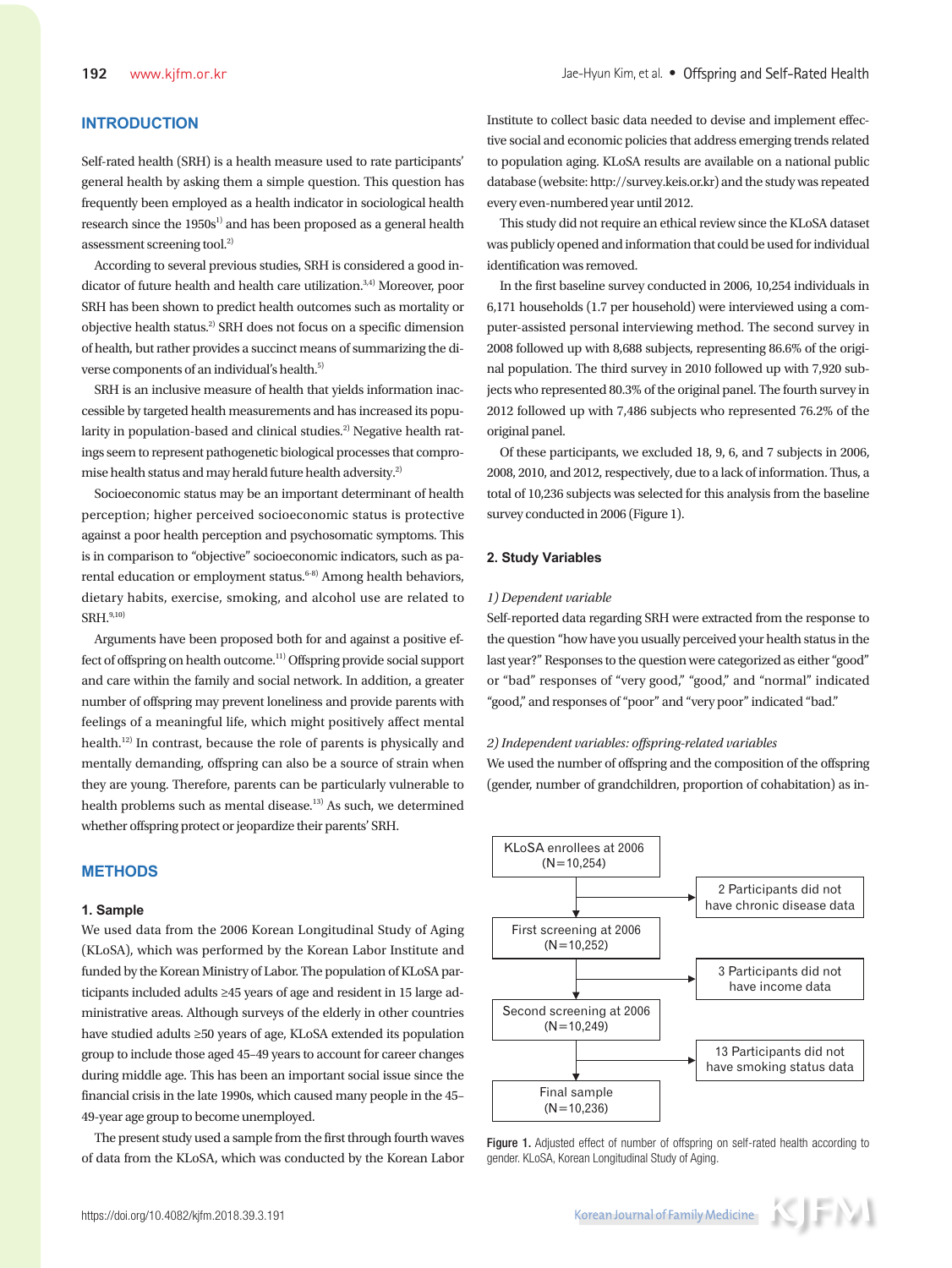| <b>Table 1.</b> General characteristics of the study variables at baseline (2006) |  |  |
|-----------------------------------------------------------------------------------|--|--|

| Characteristic                       |           | Total |          |              | Good SRH |                 |           | <b>Bad SRH</b> |          |          |
|--------------------------------------|-----------|-------|----------|--------------|----------|-----------------|-----------|----------------|----------|----------|
|                                      | ${\sf N}$ | $\%$  | $\%$ $*$ | $\mathsf{N}$ | $\%$     | $\%$ $^{\star}$ | ${\sf N}$ | $\%$           | $\%$ $*$ | P-value  |
| Age (y)                              |           |       |          |              |          |                 |           |                |          | < 0.0001 |
| $\leq$ 49                            | 1,479     | 14.5  | 9.6      | 630          | 42.6     | 40.6            | 849       | 57.4           | 59.4     |          |
| $50 - 54$                            | 1,173     | 11.5  | 8.3      | 631          | 53.8     | 52.5            | 542       | 46.2           | 47.5     |          |
| $55 - 59$                            | 1,505     | 14.7  | 10.8     | 904          | 60.1     | 58.7            | 601       | 39.9           | 41.3     |          |
| $60 - 64$                            | 1,380     | 13.5  | 13.1     | 939          | 68.0     | 68.4            | 441       | 32.0           | 31.6     |          |
| $65 - 69$                            | 1,406     | 13.7  | 13.5     | 1,068        | 76.0     | 76.3            | 338       | 24.0           | 23.7     |          |
| $70 - 74$                            | 1,507     | 14.7  | 20.4     | 1,259        | 83.5     | 83.8            | 248       | 16.5           | 16.2     |          |
| $\geq 75$                            | 1,786     | 17.5  | 24.2     | 1,626        | 91.0     | 91.1            | 160       | 9.0            | 8.9      |          |
| Gender                               |           |       |          |              |          |                 |           |                |          |          |
| Male                                 | 4,452     | 43.5  | 47.0     | 3,414        | 76.7     | 80.4            | 1,038     | 23.3           | 19.6     |          |
| Female                               | 5,784     | 56.5  | 53.0     | 3,643        | 63.0     | 66.6            | 2,141     | 37.0           | 33.4     |          |
| Education                            |           |       |          |              |          |                 |           |                |          | < 0.0001 |
| ≤Elementary school                   | 4,823     | 47.1  | 39.9     | 2,530        | 52.5     | 54.0            | 2,293     | 47.5           | 46.1     |          |
| Middle school                        | 1,653     | 16.2  | 16.8     | 1,257        | 76.0     | 77.6            | 396       | 24.0           | 22.4     |          |
| High school                          | 2,704     | 26.4  | 30.8     | 2,333        | 86.3     | 88.1            | 371       | 13.7           | 11.9     |          |
| $\geq$ College                       | 1,056     | 10.3  | 12.5     | 937          | 88.7     | 91.3            | 119       | 11.3           | 8.7      |          |
| Marital status                       |           |       |          |              |          |                 |           |                |          |          |
| Married                              | 7,960     | 77.8  | 81.1     | 5,898        | 74.1     | 77.8            | 2,062     | 25.9           | 22.2     |          |
| Single                               | 2,276     | 22.2  | 18.9     | 1,159        | 50.9     | 53.1            | 1,117     | 49.1           | 46.9     |          |
| No. of interactions with friends     |           |       |          |              |          |                 |           |                |          | < 0.0001 |
| Never                                | 1,217     | 11.9  | 12.1     | 620          | 50.9     | 58.7            | 597       | 49.1           | 41.3     |          |
| 3-6 times/y                          | 603       | 5.9   | 6.1      | 427          | 70.8     | 74.6            | 176       | 29.2           | 25.4     |          |
| 1-2 times/mo                         | 1,828     | 17.9  | 18.9     | 1,370        | 75.0     | 79.1            | 458       | 25.1           | 20.9     |          |
| 1-2 times/wk                         | 3,282     | 32.1  | 32.1     | 2,407        | 73.3     | 77.3            | 875       | 26.7           | 22.7     |          |
| Every day                            | 3,306     | 32.3  | 30.8     | 2,233        | 67.5     | 70.4            | 1,073     | 32.5           | 29.6     |          |
| Income                               |           |       |          |              |          |                 |           |                |          | < 0.0001 |
| Yes                                  | 1,982     | 19.4  | 23.6     | 1,719        | 86.7     | 88.5            | 263       | 13.3           | 11.5     |          |
| <b>No</b>                            | 8,254     | 80.6  | 76.4     | 5,338        | 64.7     | 68.4            | 2,916     | 35.3           | 31.7     |          |
| Economic activity                    |           |       |          |              |          |                 |           |                |          | < 0.0001 |
| Yes                                  | 3,882     | 37.9  | 45.6     | 3,293        | 84.8     | 86.8            | 589       | 15.2           | 13.2     |          |
| <b>No</b>                            | 6,354     | 62.1  | 54.4     | 3,764        | 59.2     | 61.6            | 2,590     | 40.8           | 38.4     |          |
| Smoking status                       |           |       |          |              |          |                 |           |                |          | < 0.0001 |
| Never                                | 7,291     | 71.2  | 68.7     | 4,875        | 66.9     | 70.8            | 2,416     | 33.1           | 29.2     |          |
| Former smoker                        | 977       | 9.5   | 9.3      | 660          | 67.6     | 71.4            | 317       | 32.5           | 28.6     |          |
| Smoker                               | 1,968     | 19.2  | 22.0     | 1,522        | 77.3     | 81.0            | 446       | 22.7           | 19.0     |          |
| Alcohol use                          |           |       |          |              |          |                 |           |                |          | < 0.0001 |
| Yes                                  | 3,881     | 37.9  | 42.5     | 3,081        | 79.4     | 82.5            | 800       | 20.6           | 17.5     |          |
| Former user                          | 685       | 6.7   | 6.1      | 318          | 46.4     | 47.8            | 367       | 53.6           | 52.2     |          |
| No                                   | 5,670     | 55.4  | 51.4     | 3,658        | 64.5     | 68.3            | 2,012     | 35.5           | 31.7     |          |
| Depressive symptoms                  |           |       |          |              |          |                 |           |                |          | < 0.0001 |
| Yes                                  | 1,222     | 11.9  | 10.9     | 425          | 34.8     | 38.1            | 797       | 65.2           | 61.9     |          |
| <b>No</b>                            | 9,014     | 88.1  | 89.2     | 6,632        | 73.6     | 77.4            | 2,382     | 26.4           | 22.6     |          |
| No. of chronic diseases <sup>t</sup> |           |       |          |              |          |                 |           |                |          | < 0.0001 |
| $\mathbf{0}$                         | 5,379     | 52.6  | 57.8     | 4,656        | 86.6     | 88.7            | 723       | 13.4           | 11.3     |          |
| $\mathbf{1}$                         | 2,957     | 28.9  | 26.5     | 1,819        | 61.5     | 64.0            | 1,138     | 38.5           | 36.0     |          |
| $\geq$ 2                             | 1,900     | 18.6  | 15.8     | 582          | 30.6     | 31.2            | 1,318     | 69.4           | 68.8     |          |
| No. of offspring                     |           |       |          |              |          |                 |           |                |          | < 0.0001 |
| $\mathbf 0$                          | 319       | 3.1   | $3.6\,$  | 186          | 58.3     | 63.9            | 133       | 41.7           | 36.1     |          |
| $\mathbf{1}$                         | 791       | 7.7   | $8.8\,$  | 572          | 72.3     | 78.1            | 219       | 27.7           | 21.9     |          |
| $\overline{c}$                       | 3,512     | 34.3  | 40.6     | 2,837        | 80.8     | 83.1            | 675       | 19.2           | 16.9     |          |
| 3                                    | 2,536     | 24.8  | 23.4     | 1,796        | 70.8     | 74.0            | 740       | 29.2           | 26.0     |          |
| $\overline{4}$                       | 1,457     | 14.2  | 11.6     | 865          | 59.4     | 60.7            | 592       | 40.6           | 39.3     |          |
| $\geq 5$                             | 1,621     | 15.8  | 12.1     | 801          | 49.4     | 48.8            | 820       | 50.6           | 51.2     |          |

(Continued to the next page)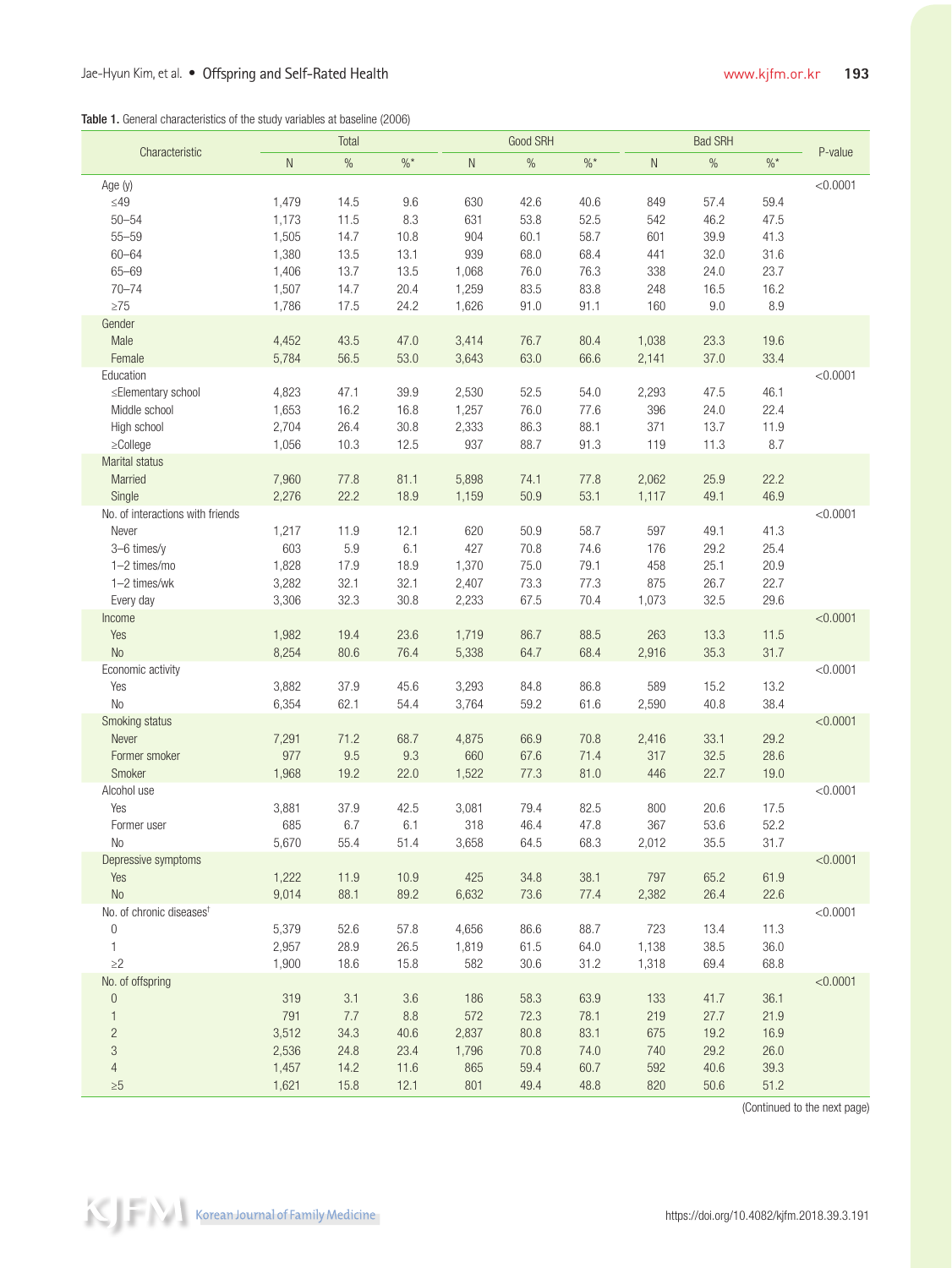#### Table 1. Continued

| Characteristic                                  | Total     |       |                 |       | Good SRH      |                 | <b>Bad SRH</b> |      |        | P-value  |
|-------------------------------------------------|-----------|-------|-----------------|-------|---------------|-----------------|----------------|------|--------|----------|
|                                                 | ${\sf N}$ | $\%$  | $\frac{0}{6}$ * | N.    | $\frac{0}{0}$ | $\frac{0}{6}$ * | $\mathsf{N}$   | $\%$ | $\%$ * |          |
| No. of male offspring                           |           |       |                 |       |               |                 |                |      |        | < 0.0001 |
| $\mathbf 0$                                     | 1,316     | 12.9  | 14.5            | 919   | 69.8          | 74.2            | 397            | 30.2 | 25.8   |          |
| 1                                               | 4,044     | 39.5  | 42.5            | 3,044 | 75.3          | 79.1            | 1,000          | 24.7 | 20.9   |          |
| $\mathbf{2}$                                    | 3,404     | 33.3  | 31.6            | 2,332 | 68.5          | 72.0            | 1,072          | 31.5 | 28.1   |          |
| 3                                               | 1,037     | 10.1  | 8.2             | 577   | 55.6          | 57.1            | 460            | 44.4 | 42.9   |          |
| $\geq 4$                                        | 435       | 4.3   | 3.2             | 185   | 42.5          | 41.1            | 250            | 57.5 | 58.9   |          |
| No. of female offspring                         |           |       |                 |       |               |                 |                |      |        | < 0.0001 |
| $\theta$                                        | 2,462     | 24.1  | 26.6            | 1,795 | 72.9          | 76.9            | 667            | 27.1 | 23.1   |          |
| $\mathbf{1}$                                    | 3,646     | 35.6  | 37.2            | 2,673 | 73.3          | 77.3            | 973            | 26.7 | 22.7   |          |
| $\overline{c}$                                  | 2,418     | 23.6  | 22.5            | 1,613 | 66.7          | 70.3            | 805            | 33.3 | 29.7   |          |
| 3                                               | 1,048     | 10.2  | 8.7             | 625   | 59.6          | 62.3            | 423            | 40.4 | 37.8   |          |
| $\geq 4$                                        | 662       | 6.5   | 5.0             | 351   | 53.0          | 53.2            | 311            | 47.0 | 46.8   |          |
| Proportion of cohabitation (%)                  |           |       |                 |       |               |                 |                |      |        | < 0.0001 |
| No cohabiting offspring                         | 4,580     | 44.7  | 40.1            | 2,860 | 62.5          | 65.0            | 1,720          | 37.6 | 35.0   |          |
| $≤24.9$                                         | 574       | 5.6   | 4.0             | 293   | 51.1          | 50.3            | 281            | 49.0 | 49.7   |          |
| $25.0 - 49.9$                                   | 1,374     | 13.4  | 11.1            | 842   | 61.3          | 62.9            | 532            | 38.7 | 37.1   |          |
| $50.0 - 74.9$<br>$\geq 75.0$                    | 1,367     | 13.4  | 14.6            | 1,031 | 75.4          | 78.2            | 336            | 24.6 | 21.8   |          |
|                                                 | 2,341     | 22.9  | 30.2            | 2,031 | 86.8          | 88.2            | 310            | 13.2 | 11.8   | < 0.0001 |
| Average age of offspring<br>$Q1$ ( $\leq$ 27.5) | 3,490     | 34.1  | 45.1            | 2,974 | 85.2          | 86.7            | 516            | 14.8 | 13.3   |          |
| $Q2(27.6 - 36.0)$                               | 2,630     | 25.7  | 25.2            | 1,927 | 73.3          | 73.7            | 703            | 26.7 | 26.3   |          |
| $Q3(36.1 - 44.0)$                               | 2,245     | 21.9  | 17.2            | 1,315 | 58.6          | 57.9            | 930            | 41.4 | 42.1   |          |
| $Q4$ ( $\geq$ 44.1)                             | 1,871     | 18.3  | 12.5            | 841   | 45.0          | 43.7            | 1,030          | 55.1 | 56.3   |          |
| No. of grandchildren                            |           |       |                 |       |               |                 |                |      |        | < 0.0001 |
| $\overline{0}$                                  | 4,022     | 39.3  | 50.3            | 3,378 | 47.9          | 85.5            | 644            | 20.3 | 14.5   |          |
| $1 - 2$                                         | 1,499     | 14.6  | 13.9            | 1,035 | 69.1          | 71.2            | 464            | 31.0 | 28.8   |          |
| $3 - 4$                                         | 1,357     | 13.3  | 11.2            | 874   | 64.4          | 65.9            | 483            | 35.6 | 34.2   |          |
| $5 - 6$                                         | 1,180     | 11.5  | 8.9             | 663   | 56.2          | 56.7            | 517            | 43.8 | 43.3   |          |
| $7 - 8$                                         | 876       | 8.6   | 6.3             | 482   | 55.0          | 53.8            | 394            | 45.0 | 46.2   |          |
| ${\geq}9$                                       | 1,302     | 12.7  | 9.4             | 625   | 48.0          | 46.7            | 677            | 52.0 | 53.3   |          |
| Total                                           | 10,236    | 100.0 | 100.0           | 7,057 | 68.9          | 73.1            | 3,179          | 31.1 | 26.9   |          |

SRH, self-rated health.

\*Weighted %. † Hypertension, diabetes, arthritis or rheumatoid arthritis, cancer, chronic obstructive pulmonary disease, liver disease, heart disease, cerebrovascular diseases, and mental illness.

dependent variables. Proportion of cohabitation was the number of offspring living with their parents divided by the total number of offspring in five categories: no cohabiting offspring, ≤24.9, 25.0–49.9, 50.0–74.9, and ≥75.0. Average offspring age was divided into four categories: Q1 (≤27.5 years old), Q2 (27.6–36.0 years old), Q3 (36.1–44.0 years old), and Q4 (≥44.0 years old). In addition, the number of grandchildren was included as a covariate.

#### *3) Control variables*

The age groups of participants were as follows: ≤49, 50–54, 55–59, 60– 64, 65–69, 70–74, and ≥75 years of age. Education status was divided into four categories: less than or completed elementary school, middle school, high school, and college or more. Individuals were classified as married or single, and the latter group included those married previously, widowed, or divorced. Income status was divided into two categories: yes, the participant received income or no, they did not. The number of interactions with friends was divided into five categories: every day, 1–2 times/wk, 1–2 times/mo, 3–6 times/y, and never. Eco-

nomic activity status was divided into two categories, namely employed or unemployed. In addition, health status and behavioral variables (smoking status, alcohol use, and depressive symptoms) were included as covariates. Finally, number of chronic diseases (including hypertension, diabetes, arthritis or rheumatoid arthritis, cancer, chronic obstructive pulmonary disease, liver disease, heart disease, cerebrovascular diseases, and mental illness) was categorized into three groups:  $0, 1$ , and  $\geq 2$ .

### **3. Analytical Approach and Statistics**

A chi-squared test and a longitudinal data analysis were conducted. We ran a generalized linear mixed model (GLIMMIX) with the binary distribution, which controls for the characteristics of individuals that change over time, such as confounding variables, with the exception of sex. To determine whether the probability of all covariates including SRH changed over time, we included time (year) in the model as a categorical covariate; the regression coefficient was used to estimate both the change in probability of SRH and independent variables annually.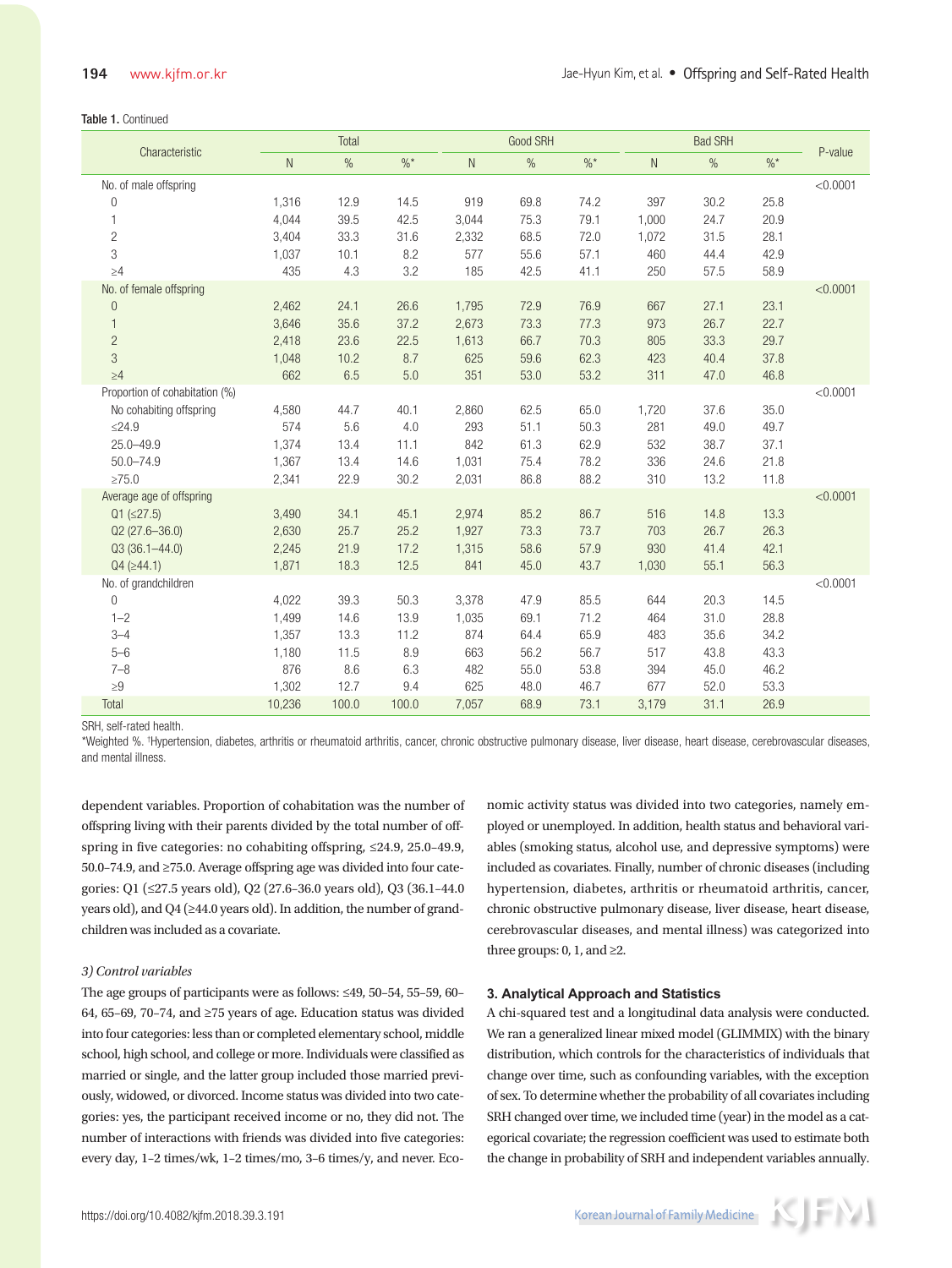|  |  |  |  |  | Table 2. Adjusted effect of number of children on self-rated health according to parents |  |
|--|--|--|--|--|------------------------------------------------------------------------------------------|--|
|  |  |  |  |  |                                                                                          |  |

|                                  | Total                                            |                | Male                                          |                | Female                                           |                |  |
|----------------------------------|--------------------------------------------------|----------------|-----------------------------------------------|----------------|--------------------------------------------------|----------------|--|
| Variable                         | Odds ratio (95% CI)                              | P-value        | Estimate (95% CI)                             | P-value        | Estimate (95% CI)                                | P-value        |  |
| No. of offspring                 |                                                  |                |                                               |                |                                                  |                |  |
| 0                                | $0.612(0.503 - 0.746)$                           | < 0.0001       | $0.707(0.528 - 0.947)$                        | 0.020          | $0.563(0.422 - 0.751)$                           | 0.000          |  |
| 1                                | $0.898(0.794 - 1.015)$                           | 0.085          | $0.931(0.763 - 1.137)$                        | 0.482          | $0.878(0.748 - 1.029)$                           | 0.108          |  |
| $\overline{2}$                   | 1.000                                            |                | 1.000                                         |                | 1.000                                            |                |  |
| 3                                | 1.180 (1.077-1.292)                              | 0.000          | 1.333 (1.149-1.546)                           | 0.000          | 1.094 (0.974-1.229)                              | 0.129          |  |
| $\overline{4}$                   | $0.967(0.862 - 1.084)$                           | 0.560          | 1.146 (0.939-1.399)                           | 0.179          | $0.869(0.754 - 1.002)$                           | 0.053          |  |
| $\geq 5$                         | $0.736(0.635 - 0.853)$                           | < 0.0001       | $0.807(0.619 - 1.051)$                        | 0.111          | $0.686(0.573 - 0.822)$                           | < 0.0001       |  |
| No. of grandchildren             |                                                  |                |                                               |                |                                                  |                |  |
| $\theta$<br>$1 - 2$              | $0.921(0.758 - 1.121)$<br>$0.840(0.710 - 0.993)$ | 0.412<br>0.041 | 1.073 (0.762-1.510)<br>$0.886(0.655 - 1.200)$ | 0.687<br>0.435 | $0.833(0.653 - 1.062)$                           | 0.141<br>0.026 |  |
| $3 - 4$                          | $0.853(0.734 - 0.991)$                           | 0.038          | $0.884(0.669 - 1.167)$                        | 0.383          | $0.794(0.648 - 0.973)$<br>$0.800(0.668 - 0.956)$ | 0.014          |  |
| $5 - 6$                          | $0.821(0.714 - 0.943)$                           | 0.005          | $0.855(0.659 - 1.108)$                        | 0.236          | $0.781(0.663 - 0.922)$                           | 0.003          |  |
| $7 - 8$                          | $0.925(0.811 - 1.055)$                           | 0.244          | $0.909(0.709 - 1.166)$                        | 0.452          | $0.912(0.782 - 1.064)$                           | 0.241          |  |
| $\geq 9$                         | 1.000                                            |                | 1.000                                         |                | 1.000                                            |                |  |
| Proportion of cohabitation (%)   |                                                  |                |                                               |                |                                                  |                |  |
| No cohabiting offspring          | $0.810(0.722 - 0.910)$                           | 0.000          | $0.831(0.693 - 0.997)$                        | 0.046          | $0.806(0.692 - 0.939)$                           | 0.006          |  |
| $\leq$ 24.9                      | 1.222 (1.017-1.468)                              | 0.032          | 1.531 (1.079-2.173)                           | 0.017          | 1.138 (0.911-1.421)                              | 0.254          |  |
| $25.0 - 49.9$                    | $0.896(0.777 - 1.032)$                           | 0.128          | $0.915(0.721 - 1.161)$                        | 0.464          | $0.880(0.733 - 1.055)$                           | 0.167          |  |
| $50.0 - 74.9$                    | $0.903(0.797 - 1.024)$                           | 0.112          | $0.942(0.775 - 1.145)$                        | 0.550          | $0.887(0.751 - 1.047)$                           | 0.156          |  |
| $\geq 75.0$                      | 1.000                                            |                | 1.000                                         |                | 1.000                                            |                |  |
| Average age of offspring (y)     |                                                  |                |                                               |                |                                                  |                |  |
| $Q1 (\leq 27.5)$                 | $0.963(0.793 - 1.170)$                           | 0.707          | $0.728(0.525 - 1.008)$                        | 0.056          | 1.109 (0.859-1.431)                              | 0.426          |  |
| $Q2(27.6 - 36.0)$                | 1.078 (0.932-1.248)                              | 0.312          | $0.860(0.663 - 1.115)$                        | 0.256          | 1.066 (0.884-1.284)                              | 0.504          |  |
| $Q3(36.1 - 44.0)$                | $1.063(0.955 - 1.185)$                           | 0.265          | $0.910(0.745 - 1.112)$                        | 0.357          | 1.047 (0.915-1.198)                              | 0.504          |  |
| $Q4$ ( $\geq$ 44.1)              | 1.000                                            |                | 1.000                                         |                | 1.000                                            |                |  |
| Age (y)                          |                                                  |                |                                               |                |                                                  |                |  |
| $\leq49$<br>$50 - 54$            | 1.000                                            | 0.024          | 1.000<br>$0.899(0.696 - 1.162)$               | 0.417          | 1.000<br>$0.844(0.687 - 1.038)$                  | 0.109          |  |
| $55 - 59$                        | $0.834(0.712 - 0.977)$<br>$0.713(0.600 - 0.847)$ | 0.000          | $0.752(0.575 - 0.984)$                        | 0.038          | $0.776(0.612 - 0.983)$                           | 0.036          |  |
| $60 - 64$                        | $0.598(0.498 - 0.718)$                           | < 0.0001       | $0.718(0.535 - 0.964)$                        | 0.028          | $0.610(0.475 - 0.782)$                           | < 0.0001       |  |
| $65 - 69$                        | $0.482(0.397 - 0.586)$                           | < 0.0001       | $0.703(0.514 - 0.962)$                        | 0.028          | $0.428(0.328 - 0.557)$                           | < 0.0001       |  |
| $70 - 74$                        | $0.393(0.319 - 0.484)$                           | < 0.0001       | $0.524(0.374 - 0.734)$                        | 0.000          | $0.355(0.268 - 0.470)$                           | < 0.0001       |  |
| $\geq 75$                        | $0.307(0.246 - 0.384)$                           | < 0.0001       | $0.385(0.266 - 0.558)$                        | < 0.0001       | $0.268(0.200 - 0.359)$                           | < 0.0001       |  |
| Gender                           |                                                  |                |                                               |                |                                                  |                |  |
| Male                             | 1.259 (1.150-1.378)                              | < 0.0001       | <b>NA</b>                                     |                | <b>NA</b>                                        |                |  |
| Female                           | 1.000                                            |                | <b>NA</b>                                     |                | <b>NA</b>                                        |                |  |
| Education                        |                                                  |                |                                               |                |                                                  |                |  |
| ≤Elementary school               | $0.278(0.241 - 0.321)$                           | < 0.0001       | $0.296(0.234 - 0.374)$                        | 0.000          | $0.249(0.184 - 0.336)$                           | < 0.0001       |  |
| Middle school                    | $0.476(0.410 - 0.552)$                           | < 0.0001       | $0.428(0.334 - 0.549)$                        | 0.001          | $0.460(0.338 - 0.627)$                           | 0.001          |  |
| High school                      | $0.679(0.588 - 0.783)$                           | < 0.0001       | $0.638(0.506 - 0.804)$                        | 0.006          | $0.639(0.470 - 0.868)$                           | 0.012          |  |
| $\geq$ College                   | 1.000                                            |                | 1.000                                         |                | 1.000                                            |                |  |
| Marital status                   |                                                  |                |                                               |                |                                                  |                |  |
| Married<br>Single                | 1.076 (1.000-1.158)<br>1.000                     | 0.050          | 1.061 (0.902-1.248)<br>1.000                  | 0.472          | $0.989(0.909 - 1.077)$<br>1.000                  | 0.804          |  |
| No. of interactions with friends |                                                  |                |                                               |                |                                                  |                |  |
| Never                            | $0.421(0.379 - 0.467)$                           | < 0.0001       | $0.385(0.326 - 0.454)$                        | < 0.0001       | $0.489(0.427 - 0.560)$                           | < 0.0001       |  |
| 3-6 times/y                      | $0.754(0.675 - 0.843)$                           | < 0.0001       | $0.700(0.582 - 0.842)$                        | 0.000          | $0.799(0.694 - 0.918)$                           | 0.002          |  |
| 1-2 times/mo                     | 1.089 (1.000-1.186)                              | 0.051          | 1.039 (0.905-1.192)                           | 0.590          | 1.134 (1.015-1.267)                              | 0.026          |  |
| 1-2 times/wk                     | $0.972(0.906 - 1.043)$                           | 0.429          | 1.062 (0.936-1.205)                           | 0.348          | $0.914(0.840 - 0.995)$                           | 0.038          |  |
| Every day                        | 1.000                                            |                | 1.000                                         |                | 1.000                                            |                |  |
| Income                           |                                                  |                |                                               |                |                                                  |                |  |
| Yes                              | 1.308 (1.197-1.428)                              | < 0.0001       | 1.407 (1.240-1.595)                           | < 0.0001       | 1.273 (1.122-1.446)                              | 0.000          |  |
| <b>No</b>                        | 1.000                                            |                | 1.000                                         |                | 1.000                                            |                |  |
| Economic activity                |                                                  |                |                                               |                |                                                  |                |  |
| Yes                              | 1.762 (1.642-1.891)                              | < 0.0001       | 2.412 (2.160-2.694)                           | < 0.0001       | 1.413 (1.286-1.554)                              | < 0.0001       |  |
| No                               | 1.000                                            |                | 1.000                                         |                | 1.000                                            |                |  |

(Continued to the next page)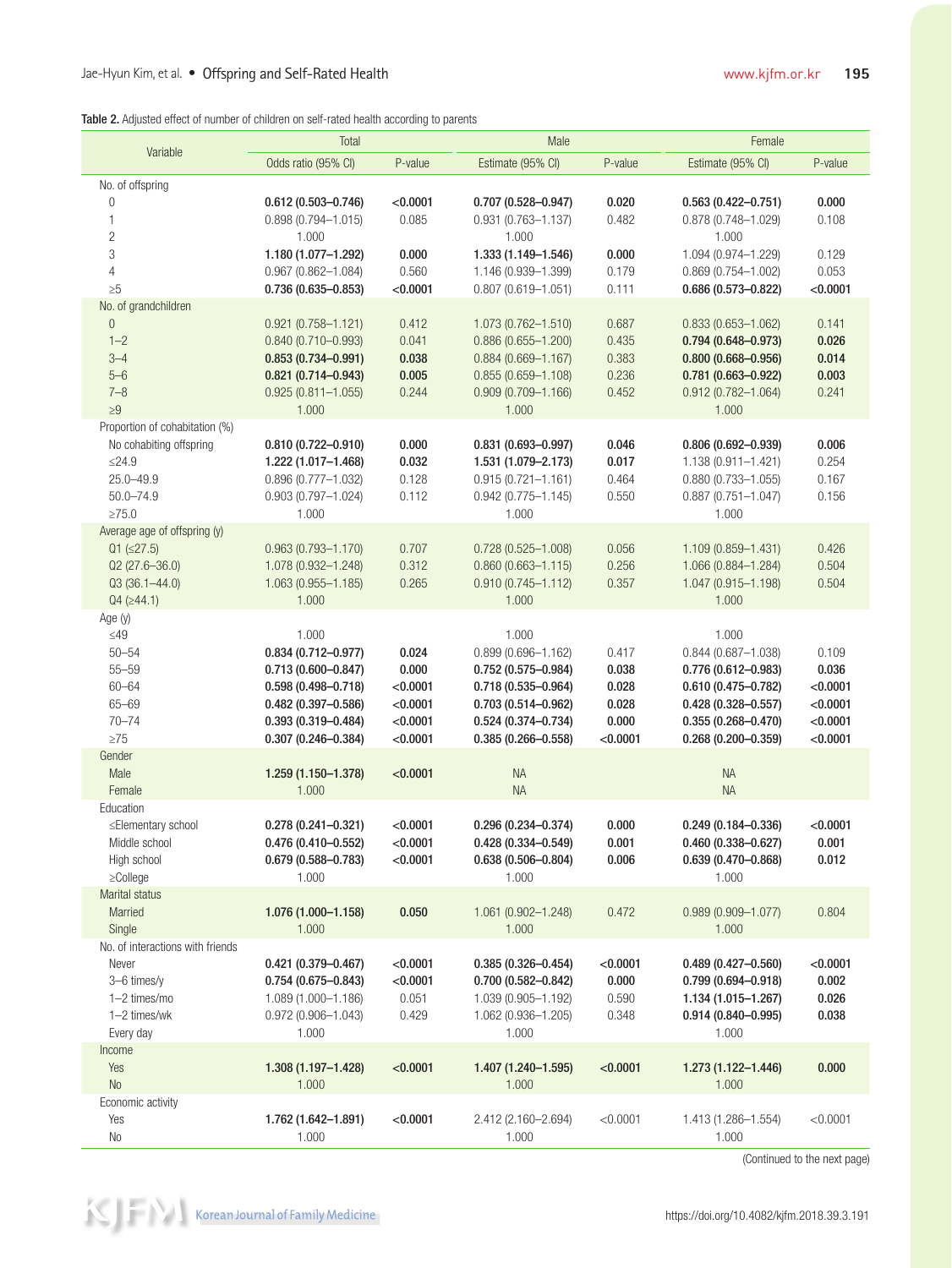#### Table 2. Continued

| Variable               | Total                  |          | Male                   |          | Female                 |          |
|------------------------|------------------------|----------|------------------------|----------|------------------------|----------|
|                        | Odds ratio (95% CI)    | P-value  | Estimate (95% CI)      | P-value  | Estimate (95% CI)      | P-value  |
| Smoking status         |                        |          |                        |          |                        |          |
| Never                  | $1.130(1.025 - 1.245)$ | 0.014    | $0.985(0.874 - 1.111)$ | 0.810    | 1.959 (1.595-2.405)    | < 0.0001 |
| Former smoker          | $0.912(0.819 - 1.015)$ | 0.093    | $0.861(0.763 - 0.972)$ | 0.016    | 1.332 (0.927-1.914)    | 0.120    |
| Smoker                 | 1.000                  |          | 1.000                  |          | 1.000                  |          |
| Alcohol use            |                        |          |                        |          |                        |          |
| Yes                    | 1.184 (1.099-1.276)    | < 0.0001 | $1.462(1.295 - 1.651)$ | < 0.0001 | $0.990(0.899 - 1.090)$ | 0.836    |
| Former user            | $0.516(0.469 - 0.567)$ | < 0.0001 | $0.558(0.485 - 0.641)$ | < 0.0001 | $0.586(0.504 - 0.682)$ | < 0.0001 |
| N <sub>o</sub>         | 1.000                  |          | 1.000                  |          | 1.000                  |          |
| Depressive symptoms    |                        |          |                        |          |                        |          |
| Yes                    | $0.213(0.192 - 0.235)$ | < 0.0001 | $0.213(0.178 - 0.254)$ | < 0.0001 | $0.219(0.194 - 0.248)$ | < 0.0001 |
| <b>No</b>              | 1.000                  |          | 1.000                  |          | 1.000                  |          |
| No. of chronic disease |                        |          |                        |          |                        |          |
| $\theta$               | 8.195 (7.183-9.350)    | < 0.0001 | 10.649 (8.561-13.247)  | < 0.0001 | 6.720 (5.698-7.925)    | < 0.0001 |
| $\mathbf{1}$           | 2.766 (2.417-3.166)    | < 0.0001 | 3.156 (2.524-3.947)    | < 0.0001 | 2.479 (2.094-2.935)    | < 0.0001 |
| $\geq$ 2               | 1.000                  |          | 1.000                  |          | 1.000                  |          |
| Year                   |                        |          |                        |          |                        |          |
| 2006                   | $0.612(0.557 - 0.673)$ | < 0.0001 | $0.561(0.479 - 0.657)$ | < 0.0001 | $0.657(0.584 - 0.740)$ | < 0.0001 |
| 2008                   | $0.570(0.519 - 0.625)$ | < 0.0001 | $0.517(0.443 - 0.605)$ | < 0.0001 | $0.613(0.546 - 0.689)$ | < 0.0001 |
| 2010                   | $0.568(0.519 - 0.622)$ | < 0.0001 | $0.532(0.457 - 0.619)$ | < 0.0001 | $0.604(0.539 - 0.676)$ | < 0.0001 |
| 2012                   | 1.000                  |          | 1.000                  |          | 1.000                  |          |

Bold type is considered statistically significant.

CI, confidence interval; NA, not applicable.

The criterion for significance was a two-tailed P≤0.05. All analyses were conducted using the SAS statistical software ver. 9.2 (SAS Institute Inc., Cary, NC, USA).

#### **RESULTS**

Table 1 lists the general characteristics of the covariates included in this study according to SRH at baseline (2006). There were 10,236 research samples.

The weighted prevalence of bad SRH at baseline for those with: zero offspring was 3.6%, one offspring was 8.8%, two offspring was 40.6%, and five or more offspring was 12.1% (Table 1).

Table 2 shows the adjusted effect of the number of offspring on SRH according to sex of the participants. The estimate for SRH for those with zero offspring was 0.612 (95% confidence interval [CI], 0.503– 0.746; P<0.0001) compared to those with two offspring. The estimate for SRH for those with five or more offspring was 0.736 (95% CI, 0.635– 0.853; P<0.0001), compared to those with two offspring. The estimate for SRH for males with zero offspring was 0.707 (95% CI, 0.528–0.947; P=0.020) compared to those with two offspring. The estimate for SRH for females with zero offspring was 0.563 (95% CI, 0.422–0.751; P<0.001) compared to females with two offspring. The estimate for SRH for females with five or more offspring was 0.686 (95% CI, 0.573– 0.822; P<0.0001) compared to females with two offspring.

Table 3 shows the adjusted effect of offspring composition on SRH according to sex. The estimate for SRH for males with no offspring was 0.808 (male 95% CI, 0.691–0.946; P<0.0001) and 0.768 (female 95% CI, 0.670–0.880; P<0.000) compared to those with two offspring. The estimate for SRH for females with four or more female offspring was 0.834 (95% CI, 0.697–0.997; P=0.047).

## **DISCUSSION**

Our primary purpose was to investigate the impact of offspring on SRH in a longitudinal model using a nationally representative sample of adults ≥45 years of age in South Korea. Our results show that those with more offspring  $(≥5)$  and those with no offspring tended to have an increased probability of low SRH. Overall, our results suggest that the number of offspring has a relatively large and significant positive effect on SRH, which was evident graphically as an inverse U-shape.

These associations between SRH and offspring were independent of offspring-related variables (number of grandchildren, proportion of cohabitation, and average age of offspring), sociodemographic variables (age, sex, education, marital status, number of interactions with friends, income, and economic activity status), health risk behavior variables (smoking status and alcohol consumption), health status (depressive symptoms and number of chronic diseases), and year.

Previous studies of the association between offspring and health outcomes have shown that a variety of offspring-related factors affect health outcomes. For example, one previous study showed a high possibility of risk for those with five or more offspring and those who had an adolescent birth.<sup>14)</sup>

Although substantial evidence is available regarding the effect of offspring on specific physical health outcomes such as chronic diseases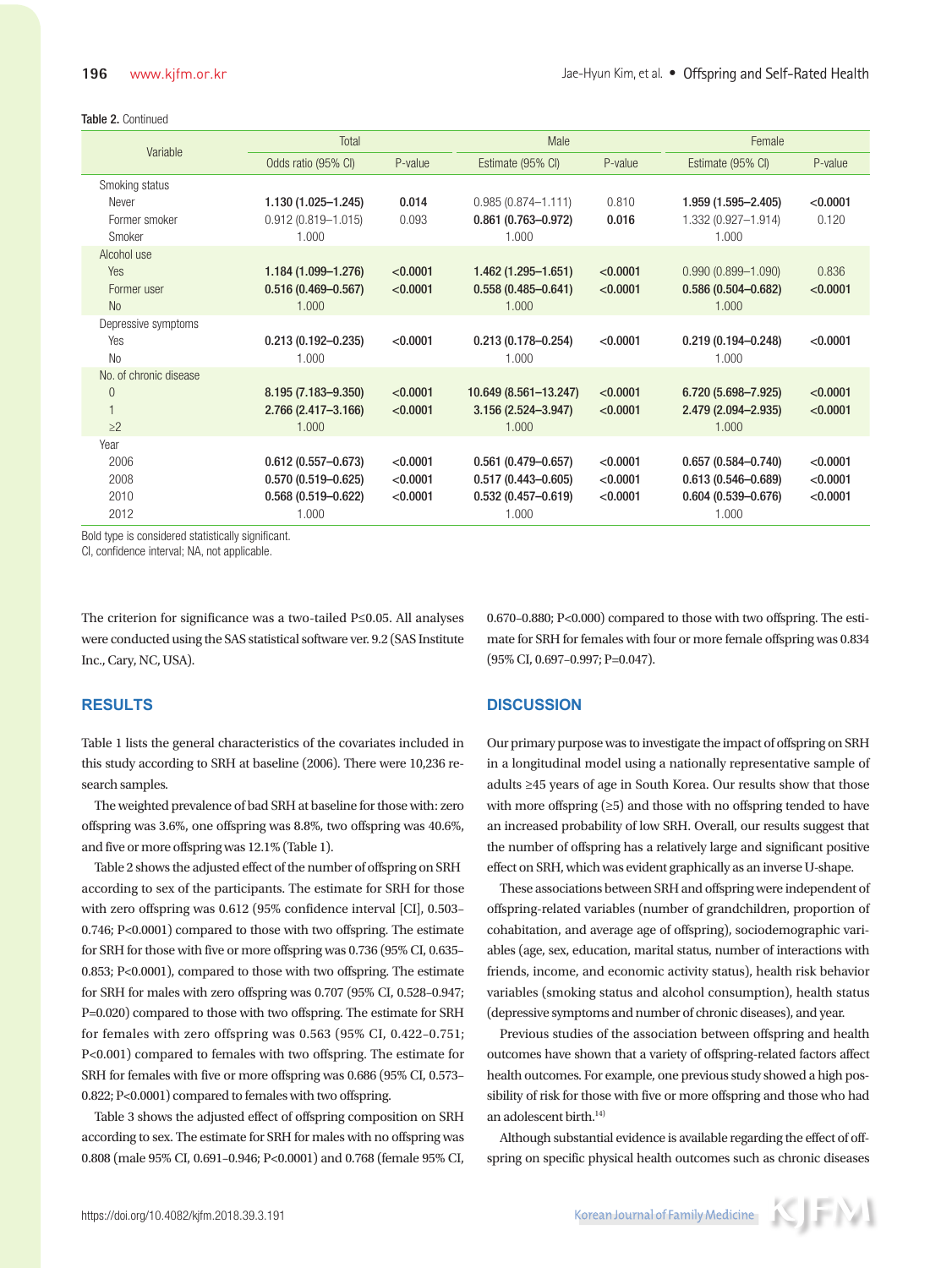|  |  | <b>Table 3.</b> Adjusted effect of composition of children on self-rated health according to parents |  |  |  |  |
|--|--|------------------------------------------------------------------------------------------------------|--|--|--|--|
|  |  |                                                                                                      |  |  |  |  |

|                                             | Total                                            |                      | Male                                             |                | Female                                           |                   |  |
|---------------------------------------------|--------------------------------------------------|----------------------|--------------------------------------------------|----------------|--------------------------------------------------|-------------------|--|
| Variable                                    | OR (95% CI)                                      | P-value              | OR (95% CI)                                      | P-value        | OR (95% CI)                                      | P-value           |  |
| No. of offspring with male                  |                                                  |                      |                                                  |                |                                                  |                   |  |
| $\mathbf{0}$                                | $0.855(0.775 - 0.943)$                           | 0.002                | $0.808(0.691 - 0.946)$                           | 0.009          | $0.910(0.800 - 1.035)$                           | 0.151             |  |
| 1                                           | 1.000                                            |                      | 1.000                                            |                | 1.000                                            |                   |  |
| $\overline{c}$                              | 1.006 (0.934-1.084)                              | 0.864                | $0.946(0.832 - 1.076)$                           | 0.394          | 1.058 (0.965-1.160)                              | 0.231             |  |
| 3<br>$\geq 4$                               | $0.923(0.824 - 1.034)$                           | 0.168<br>0.010       | $0.880(0.718 - 1.080)$<br>$0.735(0.527 - 1.024)$ | 0.219<br>0.069 | $0.956(0.833 - 1.097)$<br>$0.823(0.672 - 1.007)$ | 0.518<br>0.059    |  |
| No. of offspring with female                | $0.797(0.671 - 0.947)$                           |                      |                                                  |                |                                                  |                   |  |
| $\theta$                                    | $0.837(0.771 - 0.908)$                           | < 0.0001             | $0.768(0.670 - 0.880)$                           | 0.000          | $0.908(0.817 - 1.009)$                           | 0.072             |  |
| $\mathbf{1}$                                | 1.000                                            |                      | 1.000                                            |                | 1.000                                            |                   |  |
| $\overline{c}$                              | $0.886(0.818 - 0.960)$                           | 0.003                | $0.965(0.841 - 1.107)$                           | 0.604          | $0.836(0.757 - 0.924)$                           | 0.001             |  |
| 3                                           | $0.864(0.773 - 0.966)$                           | 0.010                | $0.931(0.764 - 1.135)$                           | 0.474          | $0.824(0.719 - 0.945)$                           | 0.006             |  |
| $\geq 4$                                    | $0.855(0.736 - 0.993)$                           | 0.040                | $0.852(0.645 - 1.126)$                           | 0.257          | $0.834(0.697 - 0.997)$                           | 0.047             |  |
| No. of grandchildren                        |                                                  |                      |                                                  |                |                                                  |                   |  |
| $\mathbf{0}$                                | 1.030 (0.848-1.250)                              | 0.769                | 1.250 (0.893-1.750)                              | 0.194          | $0.888(0.698 - 1.130)$                           | 0.333             |  |
| $1 - 2$<br>$3 - 4$                          | $0.971(0.825 - 1.144)$<br>1.014 (0.877-1.171)    | 0.726<br>0.855       | 1.045 (0.780-1.399)<br>1.073 (0.824-1.396)       | 0.770<br>0.601 | $0.894(0.733 - 1.091)$<br>$0.931(0.783 - 1.106)$ | 0.270<br>0.415    |  |
| $5 - 6$                                     | $0.988(0.867 - 1.127)$                           | 0.858                | 1.075 (0.845-1.369)                              | 0.555          | $0.915(0.783 - 1.069)$                           | 0.264             |  |
| $7 - 8$                                     | 1.008 (0.887-1.147)                              | 0.900                | 1.012 (0.793-1.291)                              | 0.924          | $0.981(0.844 - 1.141)$                           | 0.805             |  |
| $\geq 9$                                    | 1.000                                            |                      | 1.000                                            |                | 1.000                                            |                   |  |
| Proportion of cohabitation (%)              |                                                  |                      |                                                  |                |                                                  |                   |  |
| No cohabiting offspring                     | $0.774(0.695 - 0.861)$                           | < 0.0001             | $0.826(0.697 - 0.980)$                           | 0.028          | $0.762(0.661 - 0.878)$                           | 0.000             |  |
| $≤24.9$                                     | 1.065 (0.895-1.266)                              | 0.478                | 1.349 (0.965-1.886)                              | 0.080          | $0.998(0.809 - 1.230)$                           | 0.984             |  |
| $25.0 - 49.9$                               | $0.925(0.811 - 1.055)$                           | 0.246                | $1.001(0.802 - 1.250)$                           | 0.990          | $0.890(0.753 - 1.053)$                           | 0.174             |  |
| $50.0 - 74.9$                               | $0.885(0.785 - 0.997)$                           | 0.045                | $0.924(0.765 - 1.117)$                           | 0.415          | $0.876(0.749 - 1.024)$                           | 0.097             |  |
| $\geq 75.0$<br>Average age of offspring (y) | 1.000                                            |                      | 1.000                                            |                | 1.000                                            |                   |  |
| $Q1 (\leq 27.5)$                            | $0.862(0.716 - 1.039)$                           | 0.119                | $0.674(0.489 - 0.930)$                           | 0.016          | $0.945(0.748 - 1.193)$                           | 0.632             |  |
| $Q2(27.6 - 36.0)$                           | 1.035 (0.894-1.198)                              | 0.644                | $0.816(0.628 - 1.059)$                           | 0.127          | 1.016 (0.844-1.221)                              | 0.870             |  |
| $Q3(36.1 - 44.0)$                           | 1.037 (0.931-1.155)                              | 0.510                | $0.887(0.726 - 1.084)$                           | 0.242          | 1.018 (0.891-1.165)                              | 0.789             |  |
| $Q4$ ( $\geq$ 44.1)                         | 1.000                                            |                      | 1.000                                            |                | 1.000                                            |                   |  |
| Age $(y)$                                   |                                                  |                      |                                                  |                |                                                  |                   |  |
| $≤49$                                       | 1.000                                            |                      | 1.000                                            |                | 1.000                                            |                   |  |
| $50 - 54$                                   | $0.824(0.704 - 0.964)$                           | 0.016                | $0.891(0.690 - 1.151)$                           | 0.376          | $0.802(0.654 - 0.984)$                           | 0.035             |  |
| $55 - 59$<br>$60 - 64$                      | $0.686(0.578 - 0.814)$<br>$0.568(0.474 - 0.680)$ | < 0.0001<br>< 0.0001 | $0.745(0.569 - 0.975)$<br>$0.713(0.531 - 0.957)$ | 0.032<br>0.024 | $0.689(0.547 - 0.868)$<br>$0.525(0.413 - 0.667)$ | 0.002<br>< 0.0001 |  |
| $65 - 69$                                   | $0.451(0.372 - 0.546)$                           | < 0.0001             | $0.690(0.504 - 0.944)$                           | 0.020          | $0.358(0.278 - 0.461)$                           | < 0.0001          |  |
| $70 - 74$                                   | $0.362(0.295 - 0.444)$                           | < 0.0001             | $0.517(0.369 - 0.724)$                           | 0.000          | $0.289(0.221 - 0.378)$                           | < 0.0001          |  |
| $\geq 75$                                   | $0.281(0.226 - 0.350)$                           | < 0.0001             | $0.371(0.256 - 0.538)$                           | < 0.0001       | $0.219(0.165 - 0.290)$                           | < 0.0001          |  |
| Gender                                      |                                                  |                      |                                                  |                |                                                  |                   |  |
| Male                                        | 1.266 (1.157-1.386)                              | < 0.0001             | <b>NA</b>                                        |                | <b>NA</b>                                        |                   |  |
| Female                                      | 1.000                                            |                      |                                                  |                |                                                  |                   |  |
| Education<br>≤Elementary school             |                                                  | < 0.0001             |                                                  | 0.000          |                                                  | < 0.0001          |  |
| Middle school                               | $0.269(0.234 - 0.310)$<br>$0.460(0.396 - 0.533)$ | < 0.0001             | $0.291(0.231 - 0.367)$<br>$0.416(0.325 - 0.533)$ | 0.001          | $0.236(0.175 - 0.318)$<br>$0.438(0.322 - 0.597)$ | 0.001             |  |
| High school                                 | $0.670(0.580 - 0.773)$                           | < 0.0001             | $0.632(0.501 - 0.796)$                           | 0.005          | $0.619(0.456 - 0.840)$                           | 0.009             |  |
| $\ge$ College                               | 1.000                                            |                      | 1.000                                            |                | 1.000                                            |                   |  |
| Marital status                              |                                                  |                      |                                                  |                |                                                  |                   |  |
| Married                                     | 1.099 (1.022-1.182)                              | 0.011                | 1.081 (0.921-1.269)                              | 0.338          | 1.006 (0.925-1.095)                              | 0.882             |  |
| Single                                      | 1.000                                            |                      | 1.000                                            |                | 1.000                                            |                   |  |
| No. of interaction with friend              |                                                  |                      |                                                  |                |                                                  |                   |  |
| Never                                       | $0.417(0.376 - 0.463)$                           | < 0.0001             | $0.385(0.326 - 0.455)$                           | < 0.0001       | $0.488(0.426 - 0.559)$                           | < 0.0001          |  |
| 3-6 times/y<br>1-2 times/mo                 | $0.754(0.675 - 0.843)$                           | < 0.0001<br>0.063    | $0.700(0.582 - 0.841)$                           | 0.000<br>0.639 | $0.801(0.697 - 0.921)$                           | 0.002<br>0.030    |  |
| 1-2 times/wk                                | 1.084 (0.996-1.181)<br>$0.972(0.906 - 1.043)$    | 0.432                | 1.034 (0.900-1.187)<br>1.059 (0.933-1.201)       | 0.375          | 1.131 (1.012-1.263)<br>$0.917(0.843 - 0.999)$    | 0.047             |  |
| Every day                                   | 1.000                                            |                      | 1.000                                            |                | 1.000                                            |                   |  |
|                                             |                                                  |                      |                                                  |                |                                                  |                   |  |

(Continued to the next page)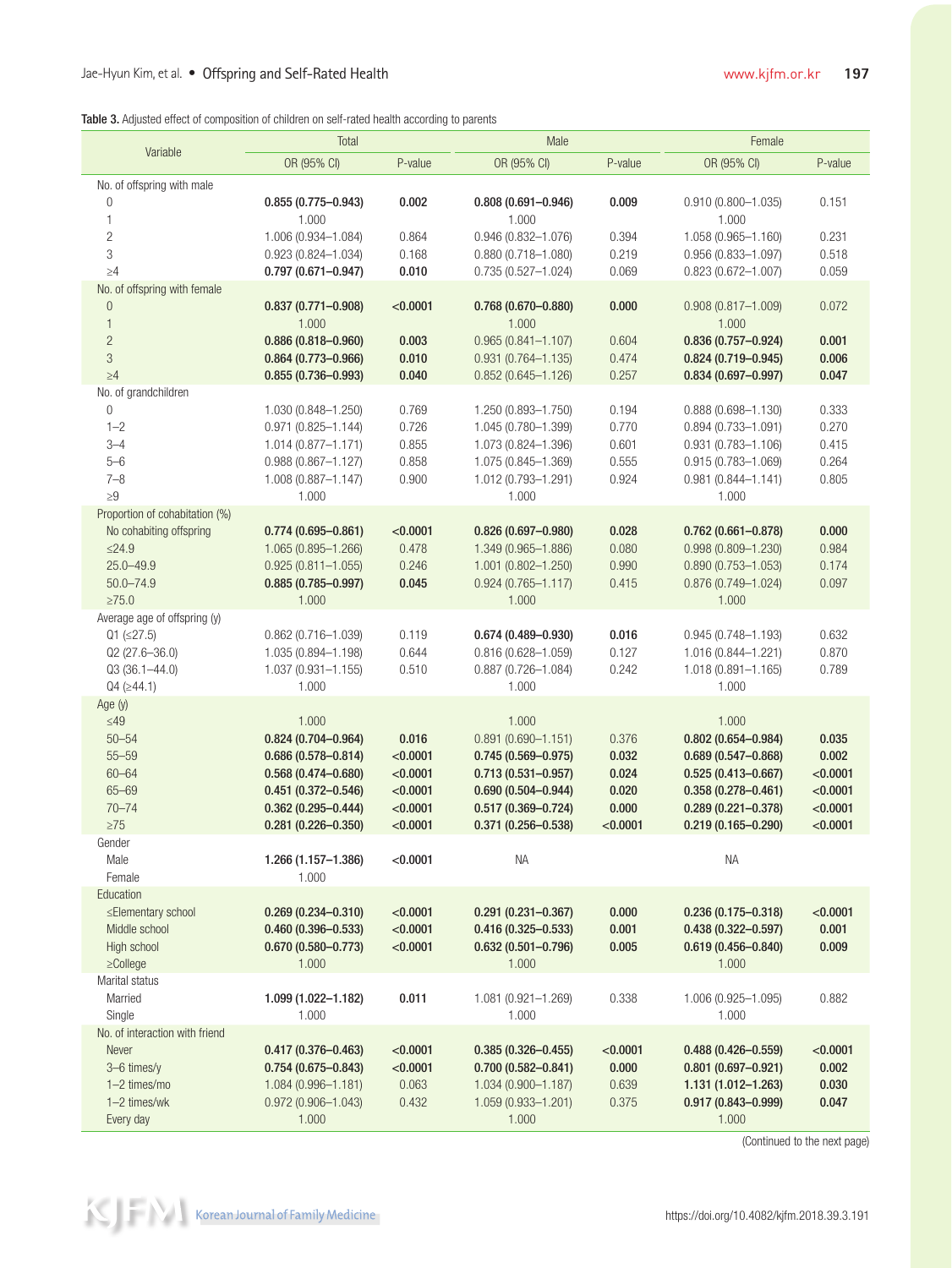#### Table 3. Continued

| Variable               | Total                           |          | Male                            |          | Female                          |          |
|------------------------|---------------------------------|----------|---------------------------------|----------|---------------------------------|----------|
|                        | OR (95% CI)                     | P-value  | OR (95% CI)                     | P-value  | OR (95% CI)                     | P-value  |
| Income                 |                                 |          |                                 |          |                                 |          |
| Yes                    | 1.306 (1.196-1.426)             | < 0.0001 | 1.399 (1.234-1.587)             | < 0.0001 | 1.277 (1.125-1.450)             | 0.000    |
| <b>No</b>              | 1.000                           |          | 1.000                           |          | 1.000                           |          |
| Economic activity      |                                 |          |                                 |          |                                 |          |
| Yes                    | 1.759 (1.639-1.888)             | < 0.0001 | 2.392 (2.142-2.672)             | < 0.0001 | 1.407 (1.280-1.546)             | < 0.0001 |
| <b>No</b>              | 1.000                           |          | 1.000                           |          | 1.000                           |          |
| Smoking status         |                                 |          |                                 |          |                                 |          |
| Never                  | 1.134 (1.029-1.250)             | 0.012    | $0.985(0.874 - 1.111)$          | 0.808    | 1.991 (1.621-2.446)             | < 0.0001 |
| Former smoker          | $0.920(0.826 - 1.024)$          | 0.126    | $0.863(0.765 - 0.975)$          | 0.018    | 1.345 (0.935-1.936)             | 0.109    |
| Smoker                 | 1.000                           |          | 1.000                           |          | 1.000                           |          |
| Alcohol use            |                                 |          |                                 |          |                                 |          |
| <b>Yes</b>             | $1.182(1.097 - 1.273)$          | < 0.0001 | $1.453(1.287 - 1.641)$          | < 0.0001 | $0.983(0.892 - 1.082)$          | 0.722    |
| Former user            | $0.516(0.469 - 0.567)$          | < 0.0001 | $0.558(0.486 - 0.642)$          | < 0.0001 | $0.586(0.504 - 0.681)$          | < 0.0001 |
| <b>No</b>              | 1.000                           |          | 1.000                           |          | 1.000                           |          |
| Depressive symptoms    |                                 |          |                                 |          |                                 |          |
| Yes<br><b>No</b>       | $0.212(0.192 - 0.234)$<br>1.000 | < 0.0001 | $0.210(0.176 - 0.251)$<br>1.000 | < 0.0001 | $0.219(0.194 - 0.247)$<br>1.000 | < 0.0001 |
| No. of chronic disease |                                 |          |                                 |          |                                 |          |
| $\theta$               | 8.180 (7.171-9.331)             | < 0.0001 | 10.528 (8.466-13.093)           | < 0.0001 | $6.734(5.711 - 7.940)$          | < 0.0001 |
| $\mathbf{1}$           | 2.763 (2.414-3.162)             | < 0.0001 | 3.136 (2.508-3.921)             | < 0.0001 | 2.482 (2.096-2.937)             | < 0.0001 |
| $\geq$ 2               | 1.000                           |          | 1.000                           |          | 1.000                           |          |
| Year                   |                                 |          |                                 |          |                                 |          |
| 2006                   | $0.613(0.558 - 0.674)$          | < 0.0001 | $0.558(0.476 - 0.653)$          | < 0.0001 | $0.664(0.590 - 0.747)$          | < 0.0001 |
| 2008                   | $0.570(0.520 - 0.626)$          | < 0.0001 | $0.515(0.441 - 0.602)$          | < 0.0001 | $0.618(0.550 - 0.693)$          | < 0.0001 |
| 2010                   | $0.570(0.520 - 0.624)$          | < 0.0001 | $0.532(0.457 - 0.620)$          | < 0.0001 | $0.607(0.542 - 0.679)$          | < 0.0001 |
| 2012                   | 1.000                           |          | 1.000                           |          | 1.000                           |          |

Bold type is considered statistically significant.

CI, confidence interval; NA, not applicable.

that occur frequently,<sup>15,16)</sup> our research has used general health measures, such as an individual's SRH,<sup>17)</sup> to predict future health status.

In general, the simple question, "How would you rate your health? Poor, fair, good, very good, or excellent?" is typically labeled as SRH, and is also known as self-assessed health, self-evaluated health, subjective health, or perceived health. The exact wording and response options for SRH questions vary. The question most widely used in the US has responses on a scale including "excellent," "very good," "good," "fair," and "poor," whereas the options recommended by World Health Organization<sup>18)</sup> and the EURO-REVES 2 group<sup>19)</sup> are "very good," "good," "fair," "bad," and "very bad." Another version uses the options "very good," "fairly good," "average," "fairly bad," and "bad."<sup>20)</sup> Although the levels and distributions are not directly comparable between these different measures, they represent parallel assessments of the same phenomenon, and show basically concordant answers.<sup>21)</sup>

Idler and Benyamini<sup>22)</sup> proposed four explanations for the validity of SRH as a predictor of future health outcomes: (1) SRH is more inclusive than covariates used in many studies, (2) SRH is a dynamic evaluation that judges the trajectory of health and not only current health at a defined point in time, (3) SRH influences behavior that subsequently affects health status, and (4) SRH is influenced by the use of resources that reflect or even affect the ability to cope with health threats.

One possible explanation for our results, based on a previous study, is that raising offspring is associated with direct costs, such as nutrition and education, and opportunity costs. Opportunity costs may possibly be generated by reducing parents' time on the job and thus the higher probability of profit. Less time on the job results in reduced earnings and a high possibility of experiencing poverty, which is associated with negative health outcomes.23-25)

Offspring from a multiple birth increase the probability of suffering financially and increase a female's probability of experiencing periods of particularly bad overall health.26) Females with no offspring often express feelings of emptiness and loneliness, and can feel demoralized. Although the strict sanctions against not having children have abated somewhat, the norms of desirability of having offspring remain strong. Nevertheless, a number of theorists and researchers have challenged the view that offspring increase well-being.

A few strengths and limitations of this study should be mentioned. One of the strengths is that the participants may be representative of relatively older adults (≥45 years). Second, our results were estimated through longitudinal data, which are surveyed annually. We obtained a large sample size, so the results can be generalized to older South Korean adults. Nevertheless, we do acknowledge possible limitations. The first problem is that respondents' reports are subjective, imperfect,